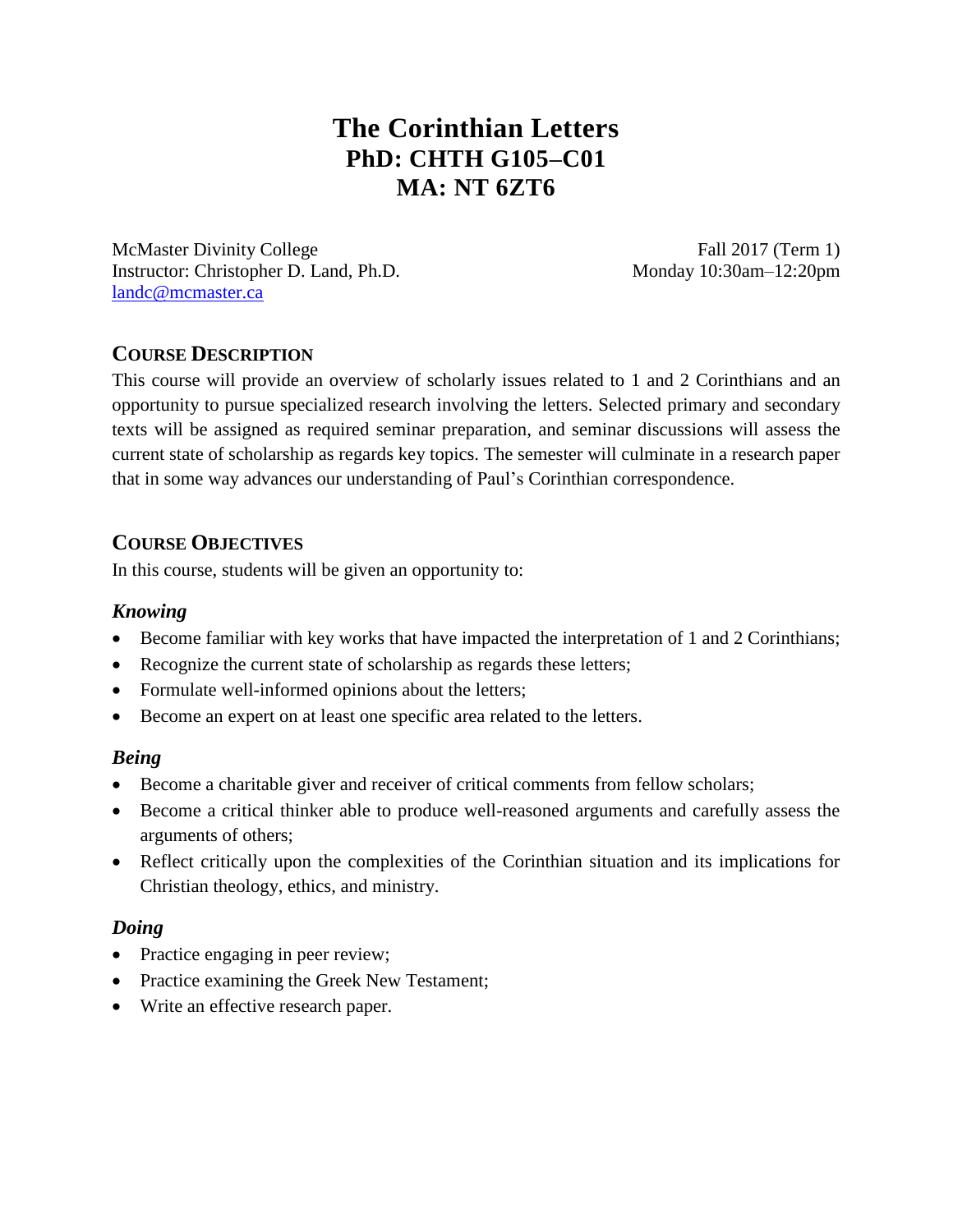#### **COURSE PREREQUISITES**

As a graduate seminar in Christian Theology, this course presumes a general familiarity with the New Testament and with the Pauline letters in particular. Students are also expected to have competency in Greek and to have the skills required for the production of graduate-level research papers.

#### **COURSE REQUIREMENTS**

NB: Students are required to complete all of the following assignments. If a student fails to make a valid attempt at any one of these requirements, this will constitute grounds for failure of the course.

*Written assignments must be uploaded to Avenue to Learn either as Word documents (.doc, .docx) or in Rich Text Format (.rtf). A penalty of 2% per day will be applied to all late assignments, including assignments submitted in incorrect file formats. Assignments cannot be submitted after December 12th without written permission from the Office of the Registrar [\(thomn@mcmaster.ca\)](mailto:thomn@mcmaster.ca))*

- 1. Seminar Preparation (20%). Each week, students will prepare for the seminar meeting by reading through assigned portions of 1 and 2 Corinthians and assigned secondary literature (both available via Avenue to Learn). The biblical passage(s) should be translated into English, and any comments or questions on the readings (both primary and/or secondary) should be noted using the hypothes.is annotation platform (to be presented during the initial class meeting). Seminar preparation notes must be completed **prior to each seminar meeting.**
- 2. Seminar Participation (10%). Students are expected to attend each seminar and to participate in seminar discussions. Comments and/or questions should demonstrate not only that the student is acquainted with the relevant primary and secondary literature, but that he or she has critically assessed the literature and formulated some ideas with regard to future work. In the event that a student is unable to attend a seminar meeting *due to extenuating circumstances*, the student is expected to discuss his or her absence with the professor in a punctual manner (preferably *in writing* in advance of the missed meeting).
- 3. Seminar Presentation (20%). Over the course of the semester, students will take turns giving seminar presentations, with the relevant participation schedule to be developed during the initial seminar meeting. (Once formulated, the schedule will be considered binding such that any changes will require permission from the professor.) Each presentation will begin with the distribution of an up-to-date annotated bibliography. The presentation will then be thirty minutes in length, followed by thirty minutes of questions from seminar participants.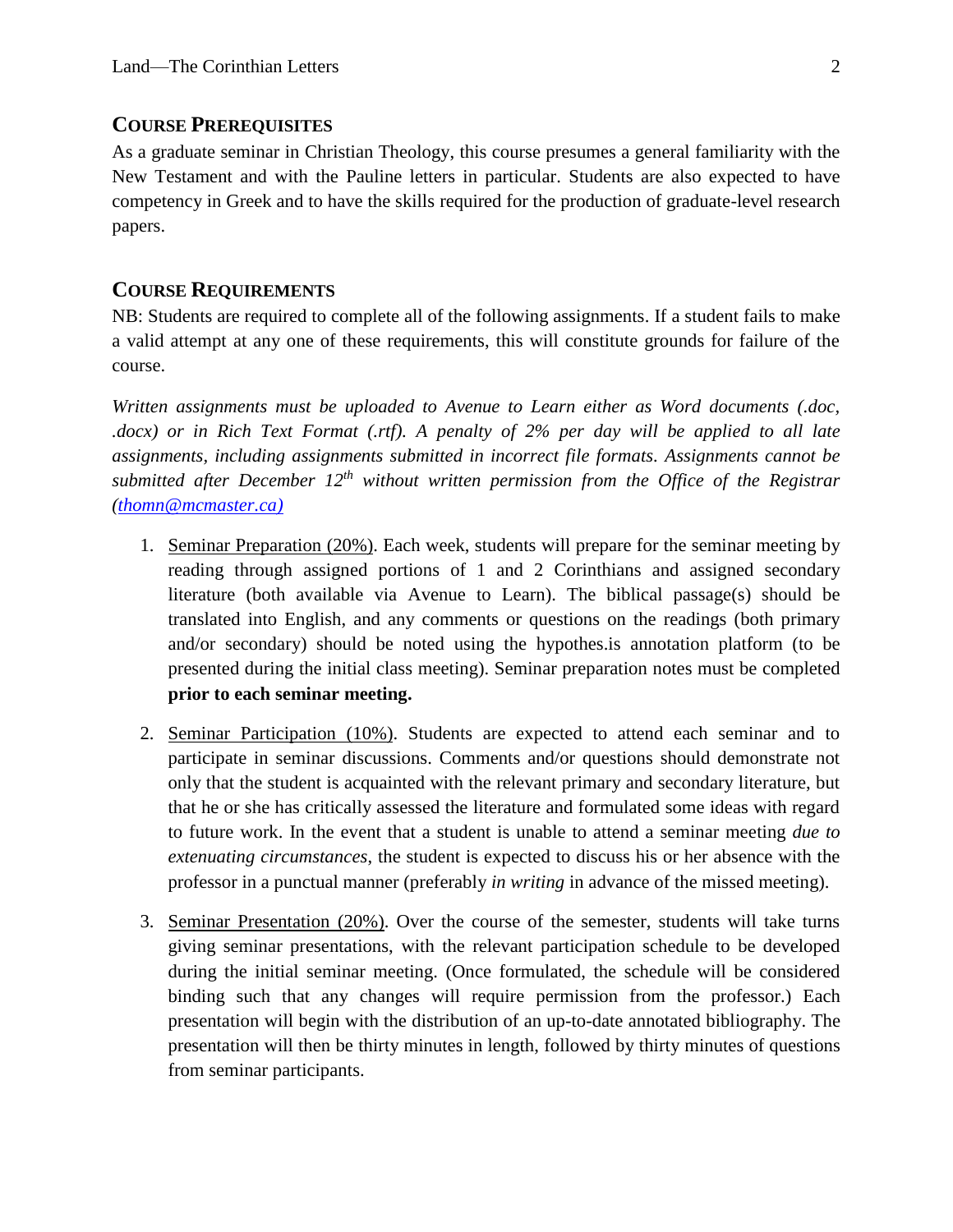The distributed bibliographies should list at least seventy-five sources. Older sources and foreign language sources should not be neglected. Annotations should describe the most significant works (or works whose relevance might otherwise be obscure), with the length of each annotation at the discretion of the student (in some cases, a single sentence will suffice). An introduction to Zotero [\(www.zotero.org\)](http://www.zotero.org/) will be presented during the first seminar meeting, and it is expected that students will compile their bibliographies using the seminar Zotero group. All bibliographic corrections received from the professor must be incorporated into the Zotero group library **prior to the end of the semester**. To accelerate your work, please note the two following resources: (1) Bieringer, Reimund, Emmanuel Nathan, and Dominika A. Kurek-Chomycz. *2 Corinthians: A Bibliography*. Biblical Tools and Studies 5. Leuven: Peeters, 2008; (2) an online bibliography made available through the Corinthian Studies Zotero Group, available at https://www.zotero.org/groups/corinthian\_studies/items.

The seminar presentations should not summarize the bibliography or its annotations, but should be synthetic overviews that systematically organize the relevant material. The goal is to sketch the history and present state of the field and to identify unresolved issues pertaining to data, method, presuppositions, argumentation, etc. By the end of the presentation, seminar participants should be left with a clear understanding of the assigned research area and the potential it affords for future research.

- 4. Research Paper (40%). Each student will write a research paper on a topic of his or her own choosing (provided that the topic relates directly to the Corinthian letters). The paper is to be 7,000 words in length and it is due at **11:59pm on November 20 th**. For students who are uncertain about what constitutes an effective research paper, a detailed grading rubric is available on A2L.
- 5. Peer Review (10%). Once all of the research papers have been submitted, they will be randomly distributed to participants in the seminar. Each participant will then assess a fellow student's paper in a manner such as would be used for a peer-reviewed journal (i.e. it should assess the work both in terms of its internal argument and in terms of its contribution to the field, making explicit reference to key developments, authors, and works where relevant). To facilitate this process, students will be given a peer-review rubric that details five criteria and that asks the reviewer to assign a score out of ten for each criterion, giving reasons for the assigned score in written paragraphs. The peer review should include a brief introduction that summarizes the article under consideration, a distinct section for each of the required criteria, and a brief conclusion that summarizes the overall results of the review (see the handout for details). The peer review must be uploaded to A2L before **11:59pm on April 7 th** and it must be 2,500 words in length.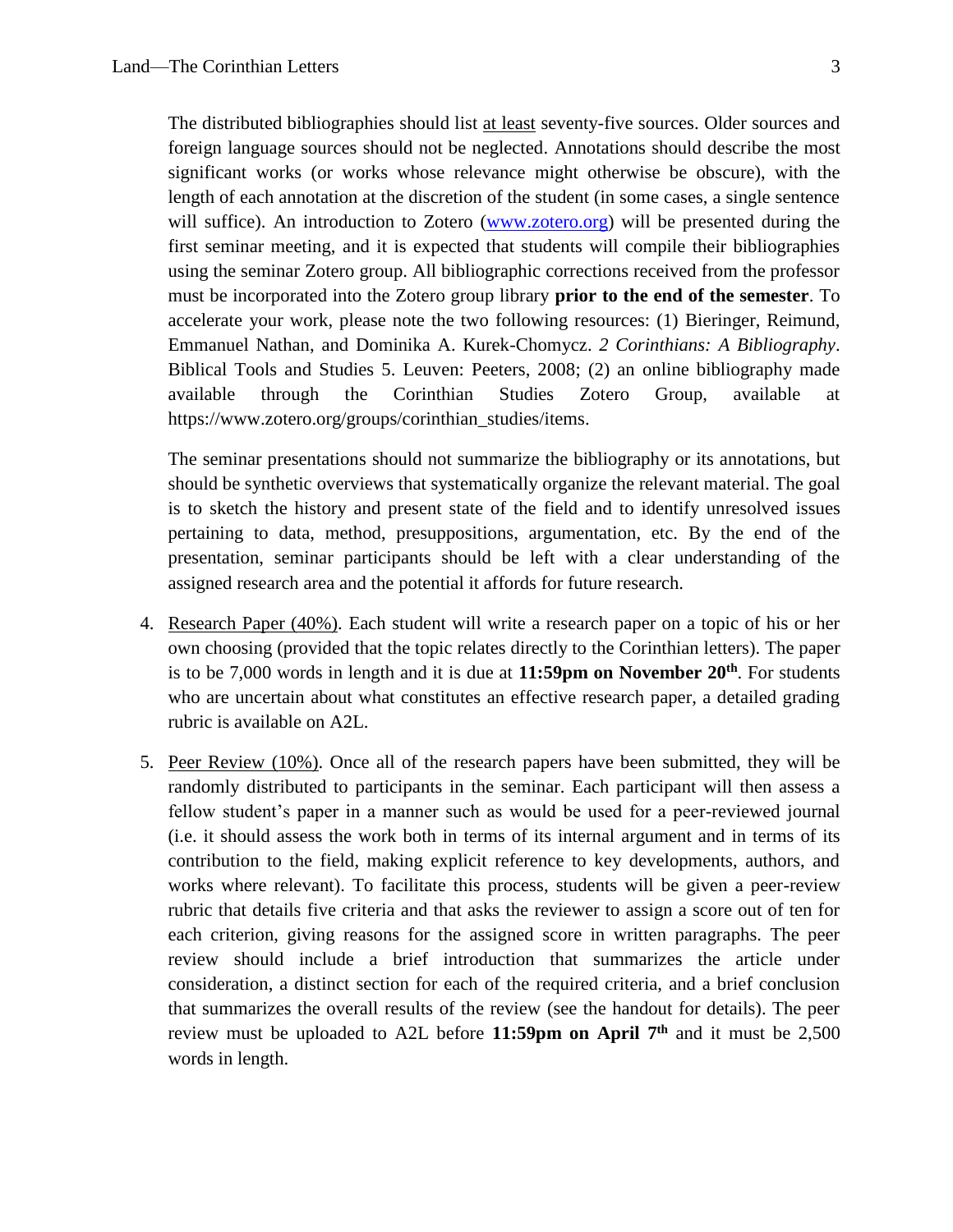| <b>Seminar Preparation</b>   | 20%  |
|------------------------------|------|
| <b>Seminar Participation</b> | 10%  |
| <b>Seminar Presentation</b>  | 20%  |
| <b>Research Paper</b>        | 40%  |
| Peer Review                  | 10%  |
| Total                        | 100% |

## **GRADING SUMMARY**

#### **TEXTBOOKS**

Students are required to own a standard edition of the Greek New Testament, such as the Nestle-Aland  $(26<sup>th</sup>-28<sup>th</sup>$  ed.), UBS  $(3<sup>rd</sup>-5<sup>th</sup>$  ed.) or Westcott-Hort.

The assigned readings listed in the schedule below will be distributed electronically and/or placed reserve at Mills Library, with the exception of the following:

Land, Christopher D. *The Integrity of 2 Corinthians and Paul's Aggravating Absence*. New Testament Monographs 36. Sheffield: Sheffield Phoenix, 2015.

All required textbooks for this class are available from the College's book service, READ On Bookstore, Room 145, McMaster Divinity College. Texts may be purchased on the first day of class. For advance purchase, you may contact READ On Bookstore, 304 The East Mall, Suite 100, Etobicoke, ON M9C 5K1: phone 416.620.2934; fax 416.622.2308; email [books@readon.ca.](mailto:books@readon.ca) Other book services may also carry the texts.

| <b>Date</b> | Seminar Agenda                                                                                                                                                                                                                           |
|-------------|------------------------------------------------------------------------------------------------------------------------------------------------------------------------------------------------------------------------------------------|
| Sep<br>11   | Introduction to the Course<br>$\bullet$<br>Scheduling of Student Participation<br>$\bullet$<br><b>Presentation of Peer-Review Rubric</b><br>$\bullet$<br>Introduction to Zotero<br>$\bullet$<br>Introduction to Hypothes.is<br>$\bullet$ |
| Sep<br>18   | Topic: 1 Corinthians (Integrity, Register, Structure)<br>$\bullet$<br>Primary Text(s): TBD<br>$\bullet$<br>Secondary Text(s): TBD<br>$\bullet$                                                                                           |

#### **COURSE SCHEDULE**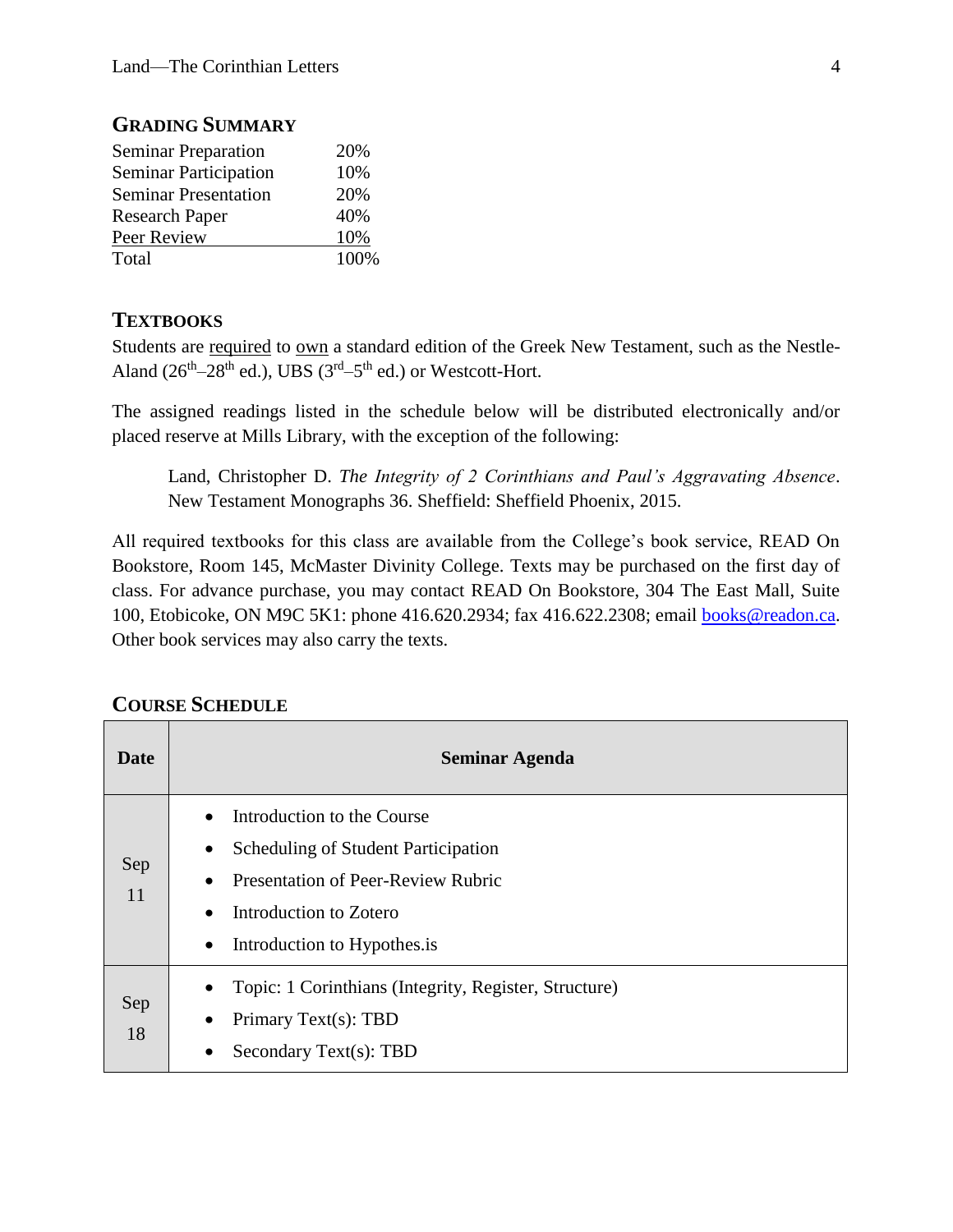| Sep<br>25             | Topic: 2 Corinthians (Integrity, Register, Structure)<br>Primary Text(s): TBD<br>Secondary Text(s): TBD                       |
|-----------------------|-------------------------------------------------------------------------------------------------------------------------------|
| Oct<br>$\overline{2}$ | Topic: The City of Corinth (History, Geography, Archaeology, Sociology)<br>Primary Text(s): TBD<br>Secondary Text(s): TBD     |
| Oct<br>9              | No Class (Thanksgiving)                                                                                                       |
| Oct<br>16             | Topic: Chronology of Paul and Corinth (Visits, Letters, Partnerships)<br>Primary Text(s): TBD<br>Secondary Text(s): TBD       |
| Oct<br>23             | Topic: The Church in Corinth (Membership, Structure, Practices)<br>Primary Text(s): TBD<br>Secondary Text(s): TBD             |
| Oct<br>30             | Topic: Other Christian Leaders and Corinth (Colleagues, Critics, Conflicts)<br>Primary Text(s): TBD<br>Secondary Text(s): TBD |
| <b>Nov</b><br>6       | Topic: Rhetoric in 1 & 2 Corinthians<br>Primary Text(s): TBD<br>Secondary Text(s): TBD                                        |
| <b>Nov</b><br>13      | Topic: Apocalyptic Eschatology in 1 & 2 Corinthians<br>Primary Text(s): TBD<br>Secondary Text(s): TBD                         |
| <b>Nov</b><br>20      | No Class (ETS/IBR/SBL Annual Meetings)                                                                                        |
| <b>Nov</b><br>27      | Topic: Ecclesiology & Leadership in $1 \& 2$ Corinthians<br>Primary Text(s): TBD<br>Secondary Text(s): TBD                    |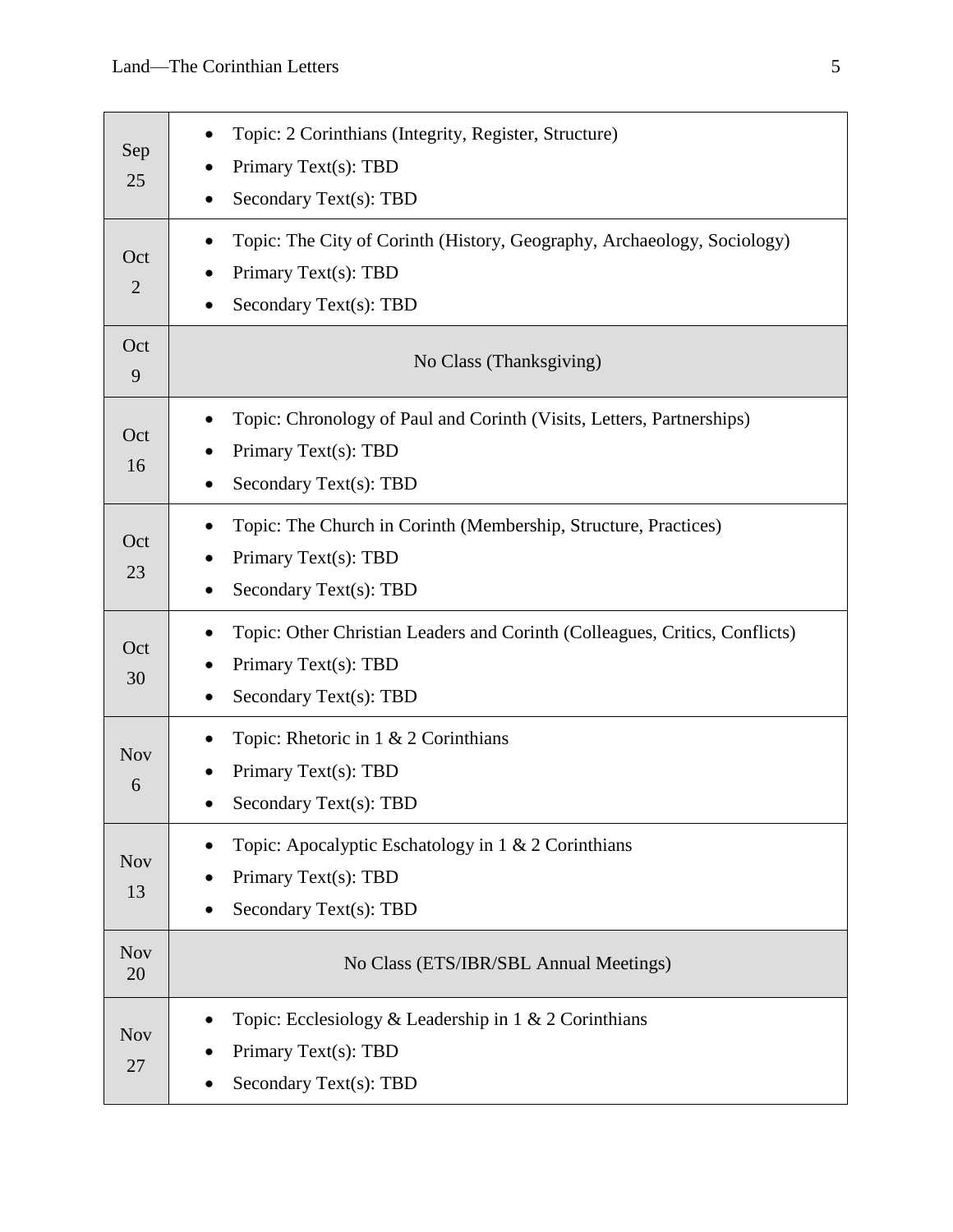| Dec<br>$\overline{4}$ | Topic: Ethics in $1 \& 2$ Corinthians<br>$\bullet$<br>Primary Text(s): TBD<br>$\bullet$<br>Secondary Text(s): TBD<br>$\bullet$ |
|-----------------------|--------------------------------------------------------------------------------------------------------------------------------|
| Dec                   | Concluding Discussion & Course Evaluations                                                                                     |

#### **STATEMENT ON ACADEMIC HONESTY**

Academic dishonesty is a serious offence that may take any number of forms, including plagiarism, the submission of work that is not one's own or for which previous credit has been obtained, and/or unauthorized collaboration with other students. Academic dishonesty can result in severe consequences, e.g., failure of the assignment, failure of the course, a notation on one's academic transcript, and/or suspension or expulsion from the College. Students are responsible for understanding what constitutes academic dishonesty. Please refer to the Divinity College Statement on Academic Honesty [\(http://www.mcmasterdivinity.ca/programs/rules-regulations\)](http://www.mcmasterdivinity.ca/programs/rules-regulations).

In this course, a web-based service will be used for plagiarism detection (Turnitin.com). Students who do not wish to submit their work to Turnitin.com can submit an electronic copy of their work via email in PDF format and no penalty will be assigned, but all submitted work is still subject to normal verification standards in order to ensure that academic integrity has been upheld (e.g. online search).

#### **STYLE**

All stylistic considerations (including but not limited to questions of formatting, footnotes, and bibliographic references) must conform to the McMaster Divinity College Style Guidelines for Essays and Theses:

<http://www.mcmasterdivinity.ca/sites/default/files/documents/MDCStyleGuide.pdf>

Failure to observe appropriate form will result in grade reductions.

## **GENDER INCLUSIVE LANGUAGE**

McMaster Divinity College uses inclusive language for human beings in worship services, student written materials, and all of its publications. In reference to biblical texts, the integrity of the original expressions and the names of God should be respected. The NRSV and TNIV are examples of the use of inclusive language for human beings. It is expected that inclusive language will be used in chapel services and all MDC assignments.